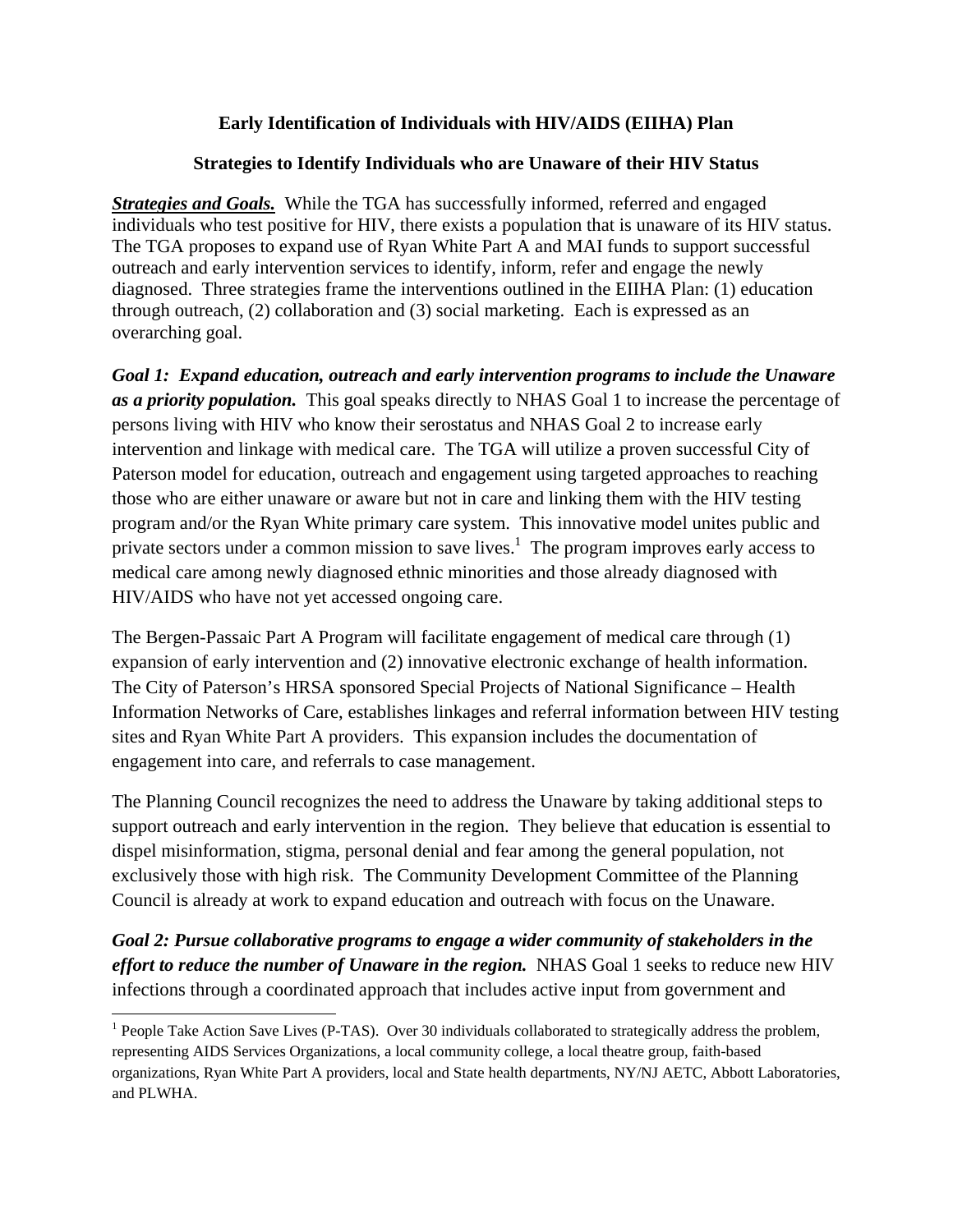community organizations. The Bergen-Passaic EIIHA Plan aims to collaborate with ethnic communities that have been historically hard to reach.

In 2011, the Planning Council initiated a program to educate private physicians in the TGA about the need for universal HIV testing. The program included an orientation to the Ryan White Program, the National AIDS Strategy and the New Jersey policy with regard to universal testing. Physicians were also asked to complete a short questionnaire about their current testing practices, barriers and suggestions for advancing awareness of HIV testing. This program will continue in FY 2013. Information learned will be used to inform the ongoing EIIHA Plan.

*Goal 3: Enhance social marketing programs aimed at dispelling the stigma of HIV and increasing public knowledge of HIV. Fear*, *denial* and *HIV stigma* are continuously cited as significant barriers to reaching the Unaware. This is a fact underscored by results of statewide town meetings conducted in July 2010 by the New Jersey HIV/AIDS Planning Group (NJHPG) and a round table of providers and consumers of the Bergen-Passaic Part A Program conducted in September 2010. These barriers must be addressed for progress to be made. Therefore, the TGA proposes to expand its social marketing efforts. The TGA will also participate in planning and implementation of statewide programs aimed to expand awareness. Stigma and discrimination are crosscutting themes of the NHAS goals, and Goal 3 of this EIIHA Plan responds directly.

*Coordination with Other Programs/Facilities in Community Efforts.* The Bergen-Passaic Part A Program will seek out the Paterson Alliance in Passaic County and Community Health Improvement Partnership in Bergen County to participate in the EIIHA effort. These existing organizations are comprised of community non-profit service agencies dedicated to improving the social welfare of their respective constituencies. Representatives include hospitals, correctional facilities, social service agencies, and many others similarly at work for community benefit. The Bergen-Passaic Part A Program will participate in these collaboratives and work within their existing community-based programs in an effort to dispel the stigma of HIV/AIDS and to raise awareness of the importance of HIV testing.

*Ryan White Part A Requests for Proposals.* The Planning Council formulated specific directives to the Grantee for use of Early Intervention Services (EIS) funds and for Outreach, both Part A and MAI. These directives provide parameters that will be delineated in the FY 2013 Request for Proposal. Specifically, the Grantee will request proposals aimed at identification and education of the Unaware in communities outside the traditional epi-centers as well as enhanced outreach to the high risk populations that do not choose to be tested. The Grantee will also encourage programs utilizing peers as outreach workers. Third, EIS proposals will be solicited that include short-term case managers who would bridge the continuum from outreach to testing, referral and engagement.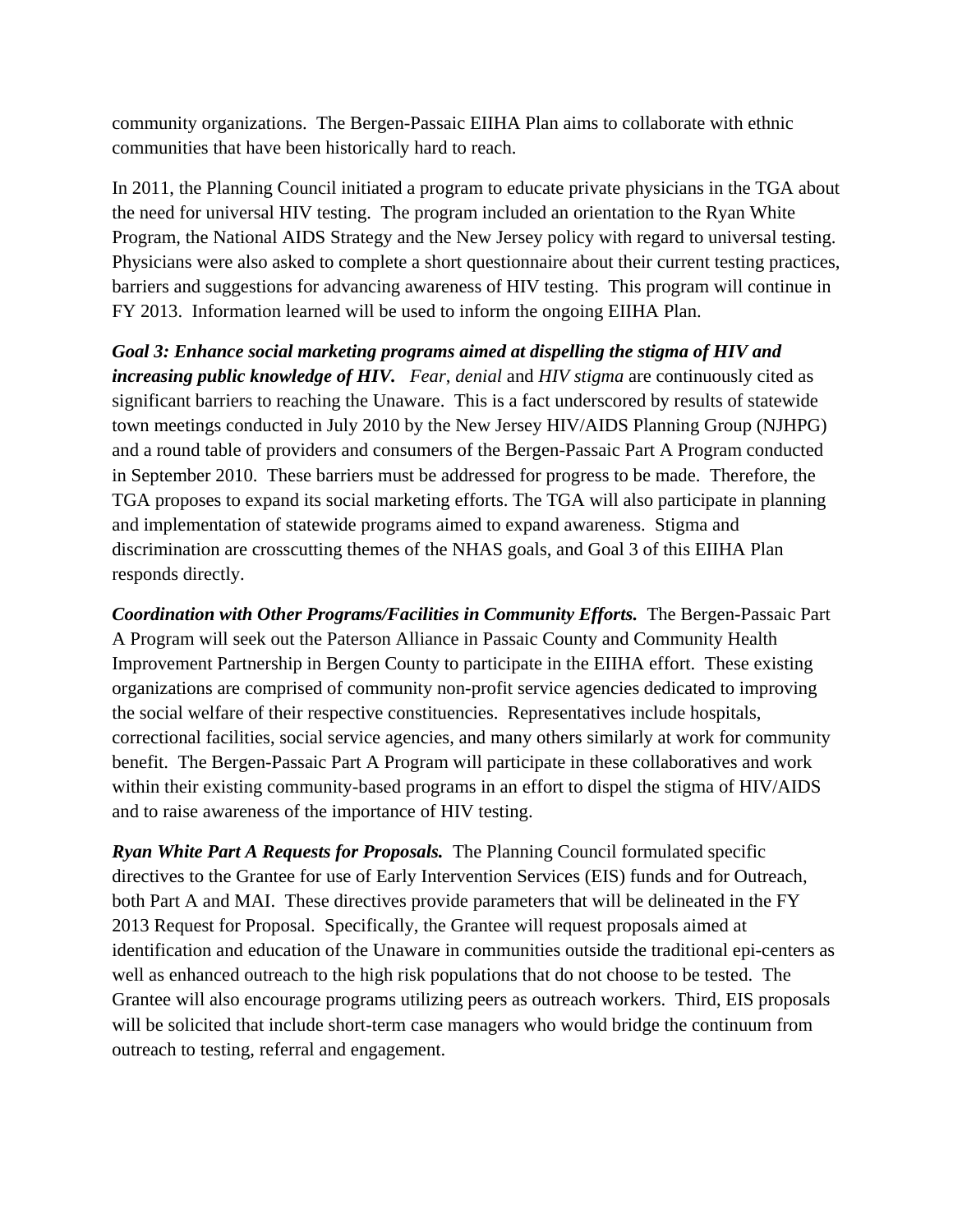*Medication Resources.* Adequate resources for medications are an ongoing concern in New Jersey. The New Jersey Ryan White Part B ADDP Program and the Bergen-Passaic Part A Program are working together to provide adequate funds for HIV medications, both for those currently in care and those anticipated from EIIHA interventions. Whether these steps will be sufficient to meet the needs of PLWHA, however, remains a concern.

*Disparities in Access and Services.* Identification of the Unaware Target Groups includes the traditionally underserved communities consistent with the underserved populations described in Section 1 of this narrative. The EIIHA Plan specifically targets Latina women, African-American women and Latino MSM. Through application of MAI funds, Black (non-Hispanic) and Hispanic PLWHA will be targeted for outreach, education, HIV testing, counseling, referral and engagement in care.

*Programmatic, Systemic and Logistical Challenges.* Data from DHSTS suggest that less than 10% of persons in the Bergen-Passaic TGA who test HIV positive fail to learn their status. In 2010, all such individuals were from Passaic County and all were referred for follow-up by DHSTS surveillance. Even with this positive track record, more can be done to provide more continuity in HIV testing procedures. Discussions with HIV testing sites at the state level identified procedural issues that would allow individuals to leave before receiving a confirmatory test result. This matter will be discussed with the local testing sites in an effort to modify wait procedures and discourage individuals from leaving prior to learning their status,

*Role of the Ryan White Program in Facilitating HIV Testing.* The Bergen-Passaic Part A Ryan White Program will utilize early intervention services to expand access to HIV testing. In addition, the electronic exchange of health information between the testing site, developed as part of a SPNS Initiative, will be utilized to remove barriers to engagement in medical care where they currently exist.

*Coordination with Ryan White Part C Programs.* The Bergen-Passaic Part A Program will enhance case coordination with the Part C provider in Paterson, particularly with early intervention and case management. A representative from Part C is a member of the Planning Council and keeps the Planning Council advised of efforts to increase testing, inform the Unaware and engage newly diagnosed in medical care. Second, the Bergen-Passaic Part A Program will offer to facilitate exchange of health information with the Part C provider to increase coordination. Third, case conferencing will be expanded between Part A and Part C case management programs and will include coordinated efforts to engage the newly diagnosed in medical care.

The EIIHA Matrix identifies multiple levels of Parent Groups that comprise the most significant portions of the EIIHA population in the Bergen-Passaic TGA. The 2012/2013 Plan does not attempt to address every Target Group associated with the Parent Groups. Rather, it chooses to focus on four: Latina women, Latino MSM, African-American Women, and the Middle Eastern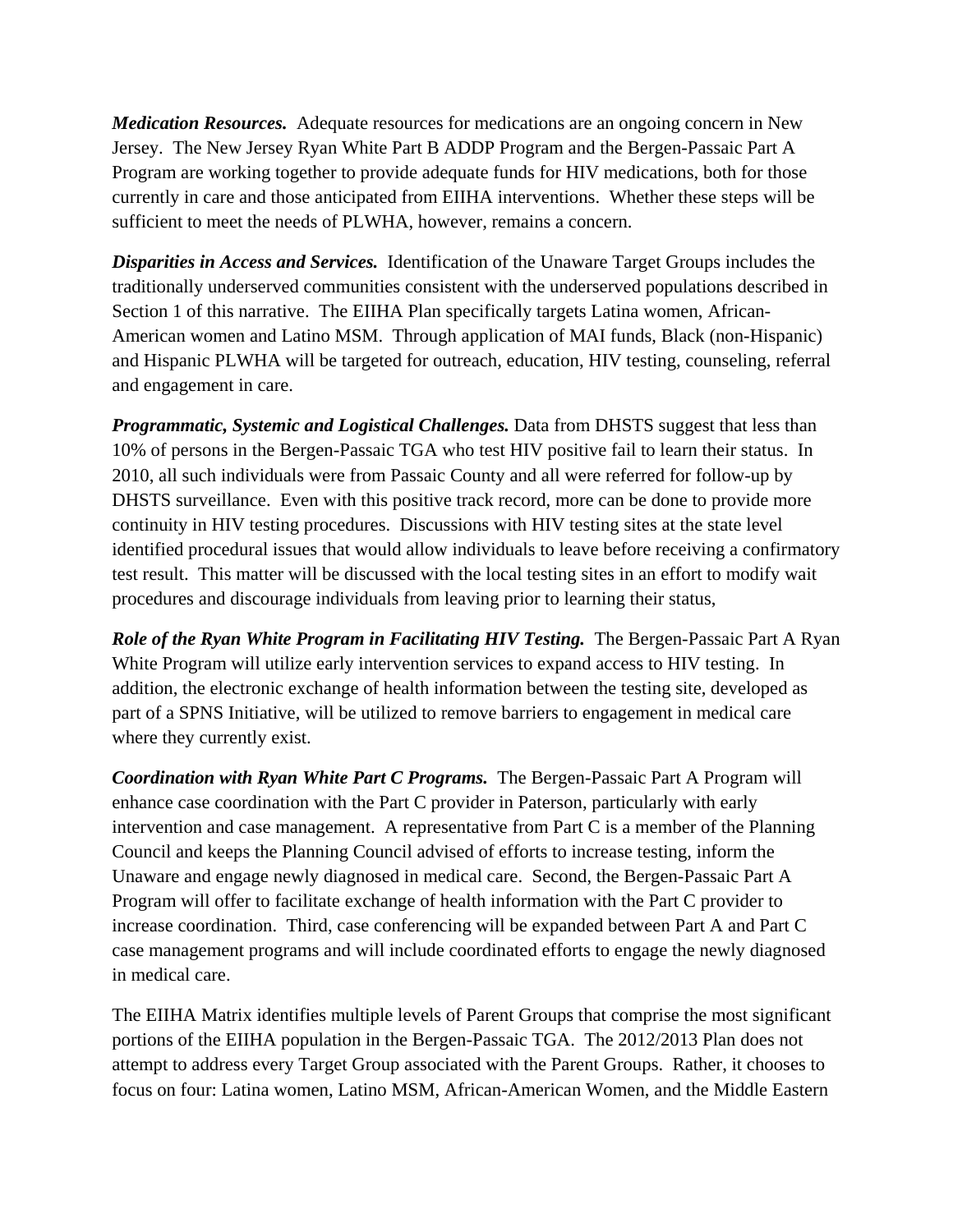communities in Bergen and Passaic counties. They were chosen for their relative importance to their Parent Group and for their emergence as populations at risk in the TGA. Latina women were chosen because of their vulnerability to external risks for HIV. These women face challenges of poverty, low educational attainment, literacy, stigma, and cultural norms that weaken their ability to avoid the risks of HIV. Latino MSM were chosen because of their high risk and cultural behaviors that essentially interfere with preventive measures such as safe sex practices and substance use restraint. African-American women constitute a large portion of the at-risk population and are subject to socioeconomic situations heightened by the stigma of HIV that may lead them to ignore their health risks. Finally, Middle Eastern communities were chosen because of their significant representation in this highly diverse TGA and a dearth of information about their health needs, sexual practices and strong cultural taboos surrounding subjects such as HIV. This target population may prove the most challenging to penetrate; nevertheless, efforts taken to reach this closed community should prove worthwhile to the overarching goal of expanding education. Each Target Group in the Plan is described by barriers and cultural challenges that obstruct awareness of HIV status along with activities required to address them. Activities, responsible parties and timelines are specific to each Target Group.

The EIIHA Plan will be implemented as a joint effort of the Grantee and the Planning Council. An EIIHA Work Group, consisting of major stakeholders both in and outside the Ryan White Program, will be initiated to oversee implementation of the EIIHA Plan, particularly those activities involving intercommunity collaborations. Additionally, as a contractual commitment in FY 2013, Part A EIS and Outreach providers will be asked to respond to the activities of the EIIHA Plan that pertain to education, outreach and linkage to care.

*Actions Taken to Facilitate HIV Testing in the TGA.* The Bergen-Passaic Part A Program has expanded Early Intervention Services to include HIV testing when not otherwise available through other means. Additionally, the Syringe Access Program in Paterson provides on-site HIV testing. In FY 2013, Outreach and Early Intervention Services will be expanded with increased funding.

## *Identifying, Informing, Referring, and Linking*

*Identification*. The Part A Program believes it can be most effective by enhancing efforts to identify the unaware, particularly those who have chosen not to be tested. The EIIHA Plan calls for creation of an EIIHA Work Group and sub-groups, all of which will collaborate on steps to reach and educate the at-risk unaware population. The Plan further expands the roles of outreach workers to include education through one-on-one and on-site interventions and includes a social marketing component targeted to specific populations through social media such as internet, radio, print and cable television. Activities are outlined in the EIIHA Plan.

In 2011, the Planning Council initiated an outreach program to primary care physicians for the purpose of (1) learning their attitudes toward HIV testing, (2) understanding barriers that would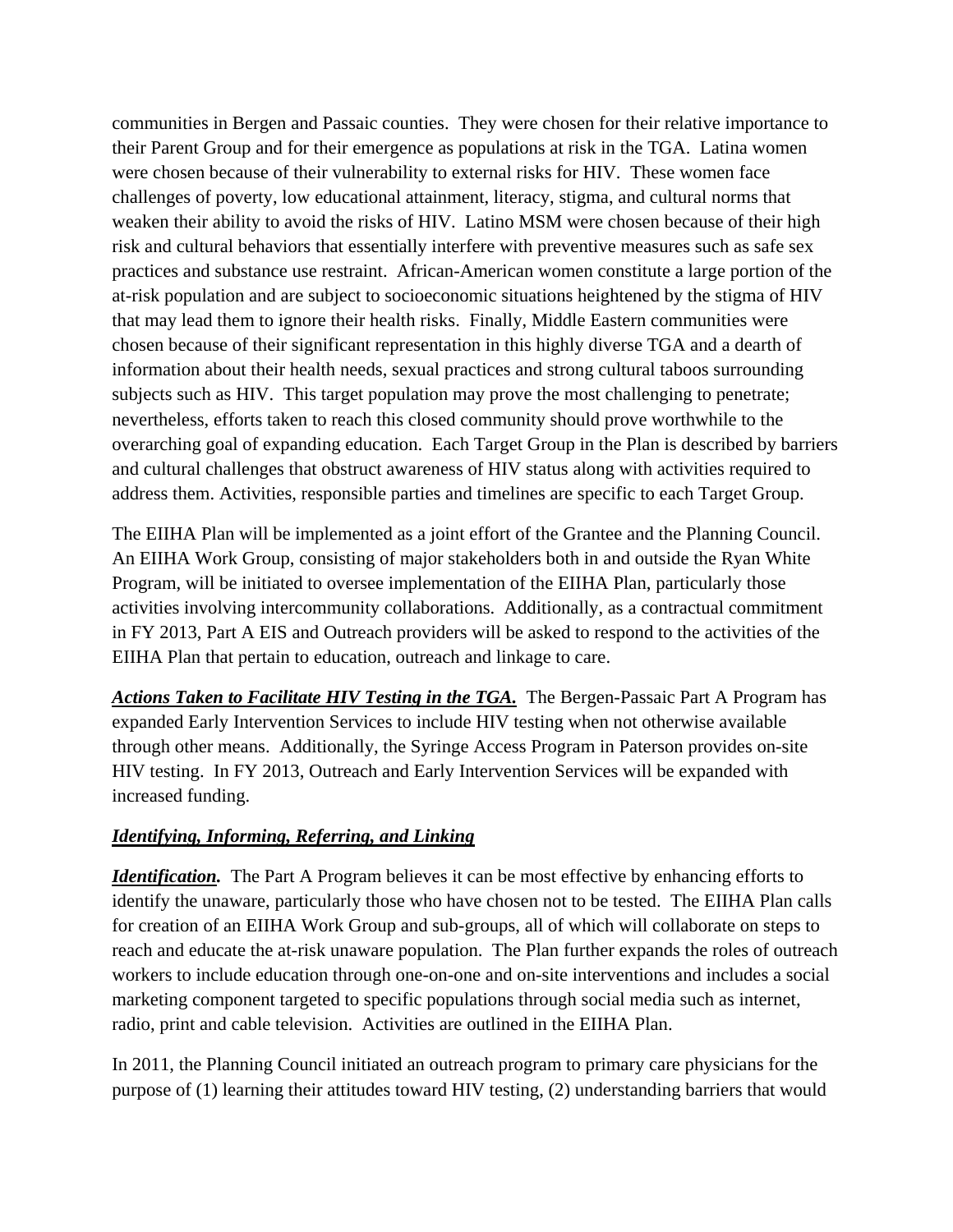limit their patients from testing, and (3) educating them about the Ryan White Program and state policy regarding universal testing. The pilot program was successful and will be continued.

Programs requiring long term commitments are those involving collaboration with community and social service organizations. The Part A Program will seek out existing collaboratives such as the Paterson Alliance and the Community Health Partnership of Bergen County to address the need to remove barriers associated with HIV, encourage universal testing and influence policy to alleviate the socioeconomic challenges that affect healthy practices. The EIIHA Work Group will coordinate collaborative activities beginning FY 2012.

Evidence-based prevention and disease control/intervention programs are available and will be requested as part of the EIIHA Plan. The Part A Program will actively work with existing programs to tailor them to the targeted populations in Bergen-Passaic.

*Informing.* As reported by NJDHSTS, nine individuals in Bergen-Passaic tested HIV-positive in 2010 and were not informed of their status. All were from Passaic County. DHSTS stated that all nine were referred to the Notification Assistance Program (NAP) for follow-up, although it is not known whether they were ultimately engaged in care.

Considering this information, we believe DHSTS is working to meet the requirements of informing the Unaware of their HIV status. Nevertheless, the Part A Program is ready to cooperate with Part B to locate and inform those who are lost to care. Specifically, we plan to collaborate with testing sites on rapid test procedures to avoid an opportunity for those waiting for their confirmatory test results from leaving the premises. Once the Unaware are identified by testing sites and NAP, Part A Early Intervention Services (EIS) will navigate their engagement in care.

*Referring.* Essential activities for referring the Unaware to medical care and ancillary services are in place. These include expansion of EIS to include patient navigators who provide one-onone assistance with engagement in care. The Bergen-Passaic network of care is proud of its track record of engagement and retention. In 2010, 91% of primary medical patients returned for a scheduled medical appointment, and nearly all of those who did not return either moved, expired or chose to receive care elsewhere.

The SPNS electronic exchange of health information program further tracks the referral process from the Part B testing site to the medical clinic. This program was initiated at the Paterson Division of Health and may be expanded to other testing sites as funds permit.

*Linkage.* Engagement in medical care has been a priority in the Bergen-Passaic Part A Program and encompasses numerous interventions by case managers and EIS patient navigators. When a patient chooses to access a Part B, C or D clinic, the Part A patient navigator or EIS provider will continue to track that patient until two medical visits are completed and the patient is considered